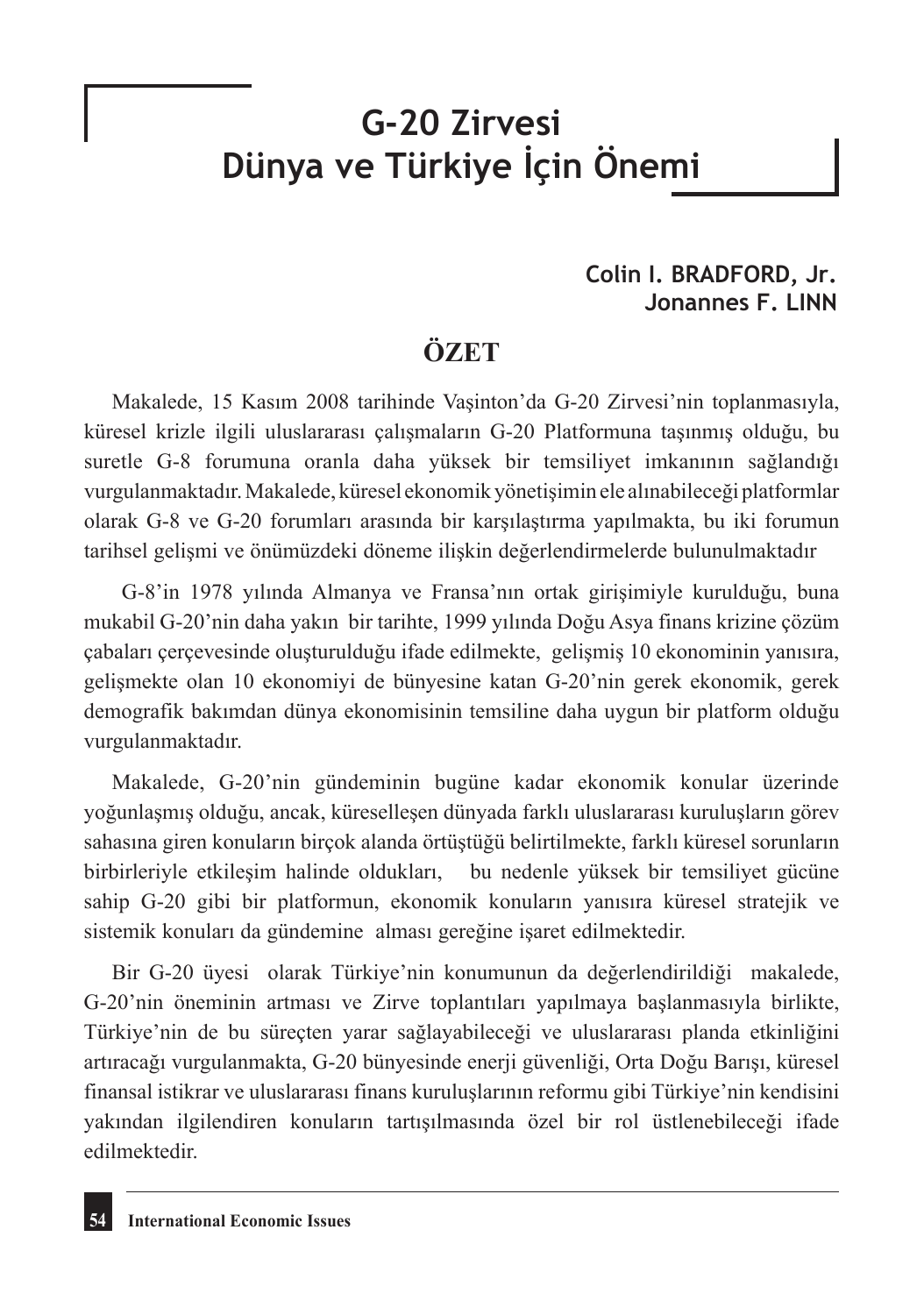Makalede, G-20'nin geleceğiyle ilgili bazı öngörülerde de bulunulmakta, G-20'nin, etkinliğinin artırılabilmesi için bir Sekretarya oluşturulmasının önemine işaret edilmekte, ayrıca önümüzdeki G-20 toplantılarının, küresel ısınma enerji güvenliği, terörizm, küresel fakirleşme gibi dünya gündemini işgal eden konuları da içermesinin yararlı olacağı ifade edilmektedir.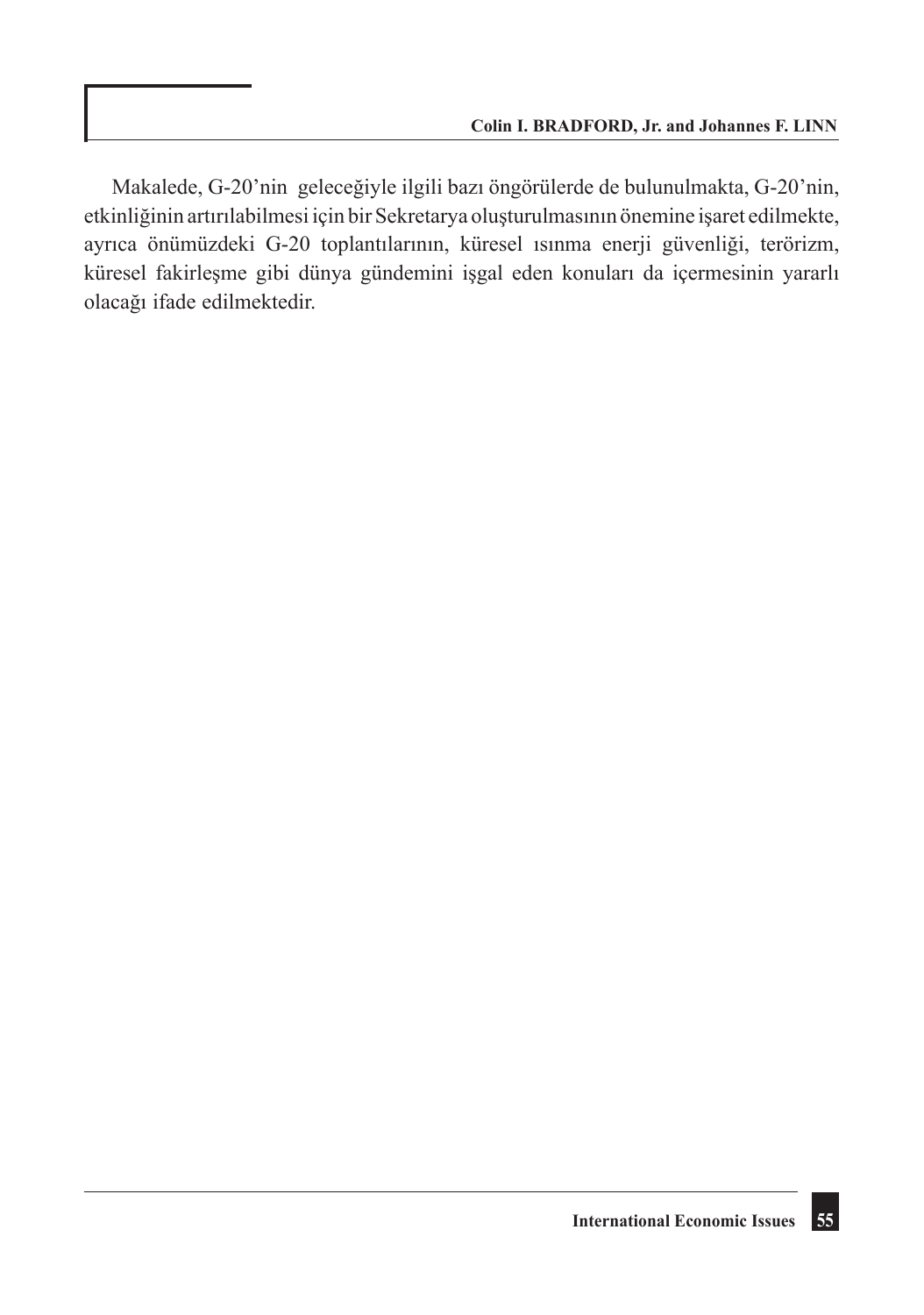# **The G20 Summit - Its Significance for World and for Turkey**

# **Colin I. BRADFORD, Jr.\* Jonannes F. LINN\*\***

On November 15, 2008 the first G20 Summit was convened by U.S. President, George W. Bush, in Washington, D.C., in response to the financial and economic crisis which gripped the world during the course of 2008. This event represented a major shift in the paradigm of global governance. Until then the G8 Summit – representing only industrial (and mostly former colonial powers) – had assumed the role of global apex institution, meeting once a year to discuss and where possible decide the course of major global economic and security issues. The global financial crisis of 2008 has made it inescapably clear that the G8 forum is no longer adequate to the task of global steering group. Another forum had to be found and the G20 offered itself as a pragmatic alternative. This article reviews briefly the history of the G8 and G20 forums, discusses its significance for the world and for Turkey and explores the way forward for the G20 Summit.

#### **A BRIEF RECENT HISTORY OF GLOBAL ECONOMIC GOVERNANCE**

The G7 was founded in 1978 by French President Giscard d'Estaing and German Chancellor Helmut Schmidt. At the time, the major world economies consisted of six North Atlantic nations—Canada, France, Germany, Italy, the United Kingdom, and the United States—along with Japan. In the 1980s, regular meetings of heads of state and finance ministers were essential to addressing global economic issues. In the 1990s, the G7 was expanded to the G8 by including Russia in heads-of-state summits, but the finance ministers retained the G7 framework for their regular meetings.

\_\_\_\_\_\_\_\_\_\_\_\_\_\_\_\_\_\_\_\_\_\_\_\_\_\_\_\_\_

<sup>(\*)</sup> *Senior Researcher at Brookings Institute*

<sup>(\*\*)</sup> *Wolfensohn Development Center Executive Director, Former Vice-President of World Bank*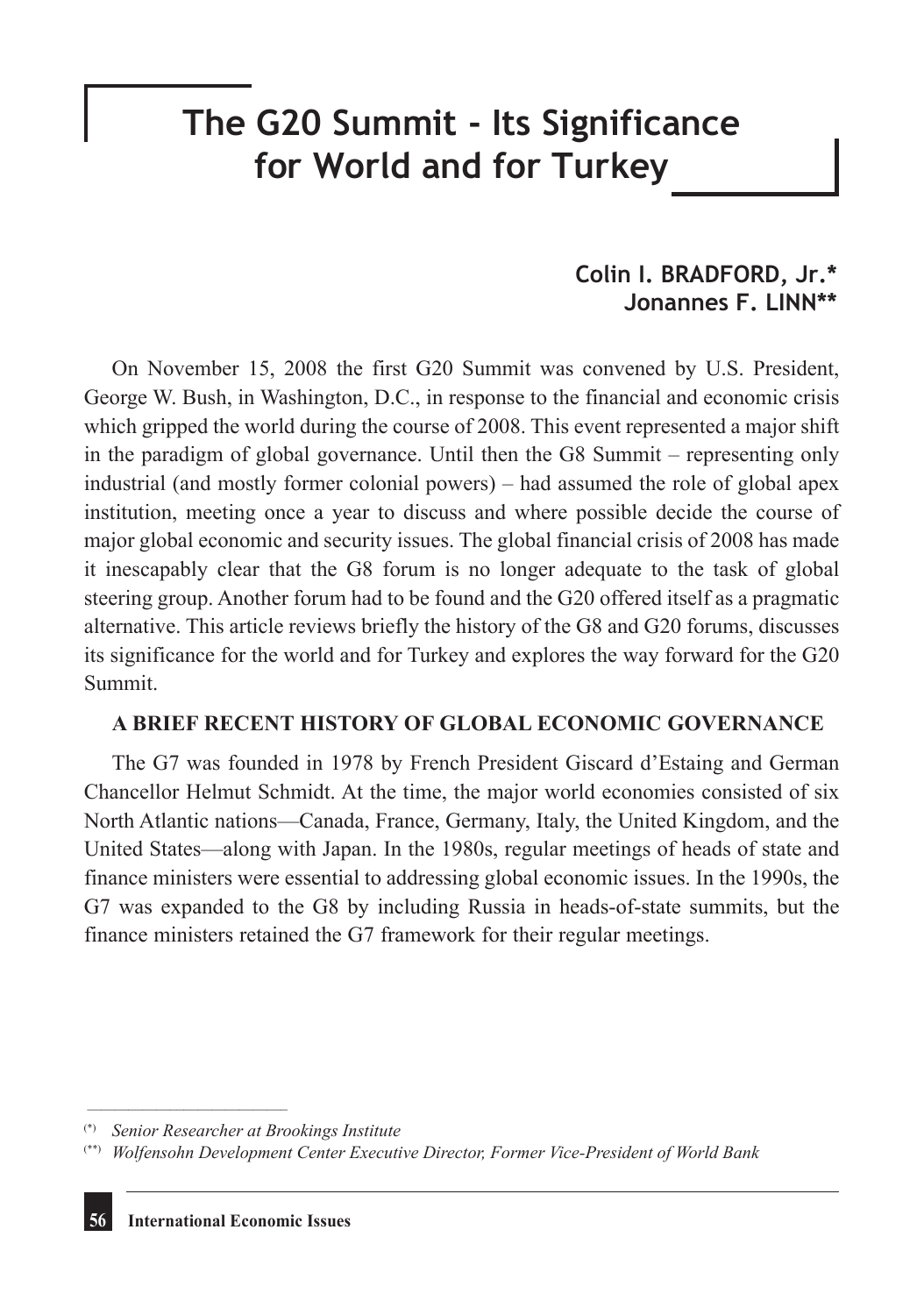| <b>ADVANCED ECONOMIES</b> | <b>EMERGING MARKET ECONOMIES</b> |
|---------------------------|----------------------------------|
| <b>AUSTRALIA</b>          | <b>ARGENTINA</b>                 |
| <b>CANADA</b>             | <b>BRAZIL</b>                    |
| <b>FRANCE</b>             | <b>CHINA</b>                     |
| <b>GERMANY</b>            | <b>INDIA</b>                     |
| <b>ITALY</b>              | <b>INDONESIA</b>                 |
| <b>JAPAN</b>              | <b>MEXICO</b>                    |
| <b>RUSSIA</b>             | SAUDI ARABIA                     |
| UNITED KINGDOM            | <b>SOUTH AFRICA</b>              |
| <b>UNITED STATES</b>      | <b>SOUTH KOREA</b>               |
| EU PRESIDENCY             | TURKEY                           |

### **TABLE 1. THE G-20 COUNTRIES**

*Source:* www.g20.org

The G20, in contrast, is composed of ten advanced economies (the G7 countries plus Australia, Russia, and the EU Presidency) and ten emerging market economies (EMEs) (see Table 1). The G20 was founded in 1999 as a forum for finance ministers in response to the East Asia financial crisis, when it became clear that a broader group of countries was needed to respond to the fall-out of that crisis. Then-Canadian Minister of Finance Paul Martin was its first chair. Since its inception the G20 has developed into an effective consultative mechanism which is led in rotation by advanced and emerging market economies, with a troika of countries (present chair, immediate past chair, and immediate future chair) and a network of ministers' deputies assuring effective management, continuity and implementation of ministerial agreements.

The international financial institutions, particularly the IMF and the World Bank, have played an important role in supporting long-term growth and economic stability, in helping address financial crises, and in giving EMEs an important and responsible voice in the international financial system. The twice-yearly meetings of finance ministers in the IMF-World Bank ministerial committees (the International Monetary and Finance Committee and the Development Committee), which include ministers from EMEs, have

brought leaders into global conversations on financial and economic development. However, the mandates of these committees remain relatively narrow, their agendas institutionally driven by the operational focus of the World Bank and IMF, and the governance structures of the international financial institutions remain dominated by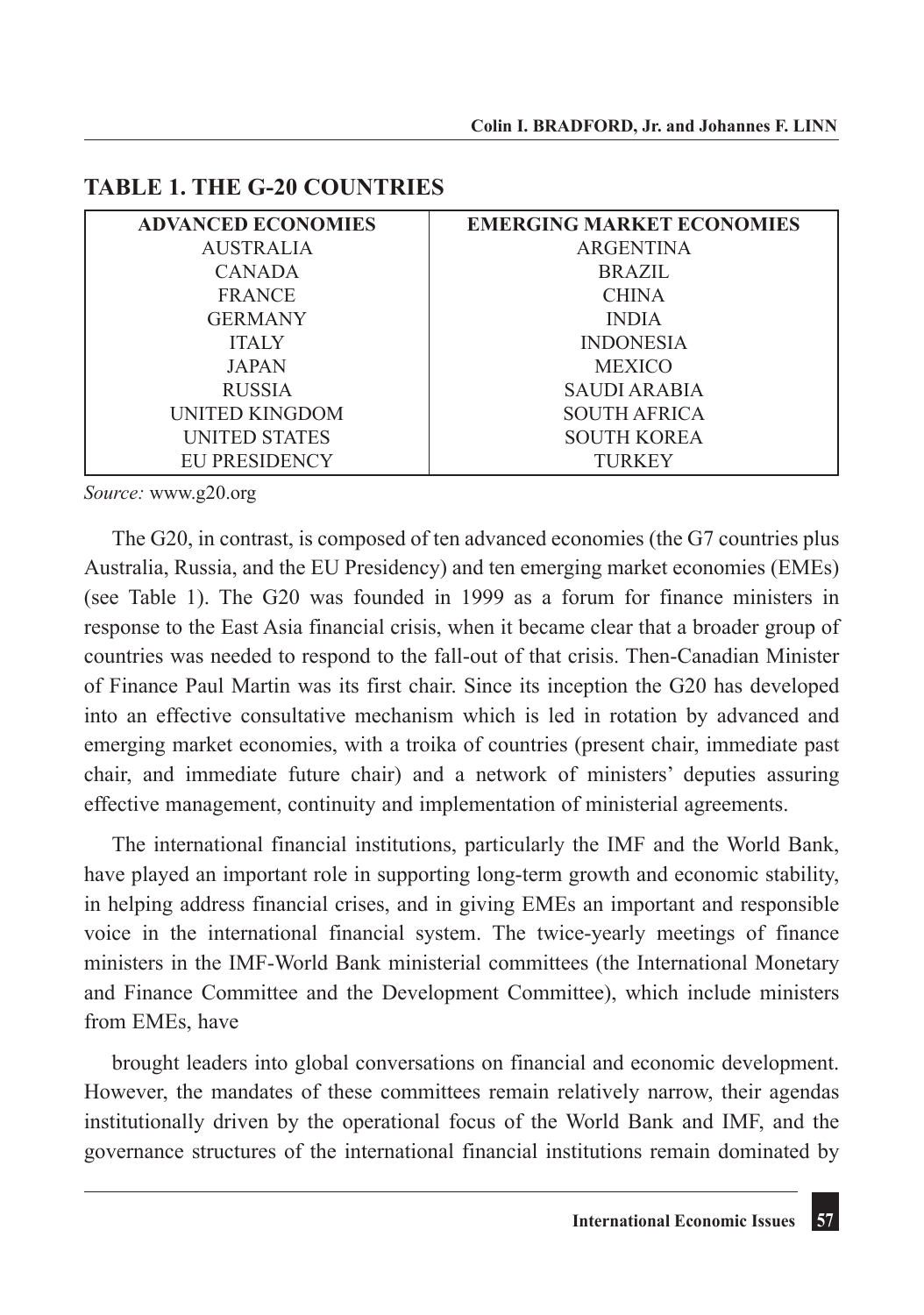what are widely seen as antiquated distributions of voting rights, since G7 countries have an over-representation in the capital and voting structures of these institutions. Finally, the United Nations and its Specialized Agencies in contrast to the G7/8/20 and the international financial institutions are fully inclusive of all countries, but while some of the agencies have developed useful programs for addressing specific global issues, as a whole the UN has been unable to offer an effective instrument of global economic management.

#### **THE GLOBAL MAJORITY AND GLOBAL GOVERNANCE**

Since the international financial institutions, the UN and the G7/8 were created, the global demographic and economic balance has shifted dramatically. This shift will be even more pronounced in the next fifty years, as the world's population will increase by fifty percent, from 6 billion people to 9 billion. The 3-billion-person increase will occur mostly in developing countries, while the number of people living in advanced industrial countries will be about the same in 2050 as it is today—roughly 1 billion people. These trends mean that the industrial countries associated with "the West" (including Japan) will become an ever smaller minority of the world's population, with their share of the world's population falling from 17 percent to 11 percent. By contrast, the number of people in developing countries will increase in population by sixty percent, from 5 to 8 billion people. This means that the global majority from the developing countries today will total about 90 percent of humanity by 2050.

In the last twenty-five years, EMEs have generally had economic growth rates substantially higher than those of the G7/8 members. Five EMEs now rank among the ten largest economies in the world as measured by gross domestic product at current exchange rates. China is the fourth largest economy in the world. Brazil, Mexico, India, and South Korea are already major economic forces. As higher economic growth continues in large, middle-income economies and demographic trends proceed as anticipated, the structure and dynamic of the global economy will become increasingly multipolar. According to projections by the Wolfensohn Center for Development, by 2050 China and India will have surpassed the US as the largest economies in the world. The implications of these demographic and economic facts are that the structures, mechanisms, and processes of global economic governance must be realigned to better correspond to the current realities of the global economy and global society, not to mention the patterns that will change over the next half-century. Until recently, the G7/8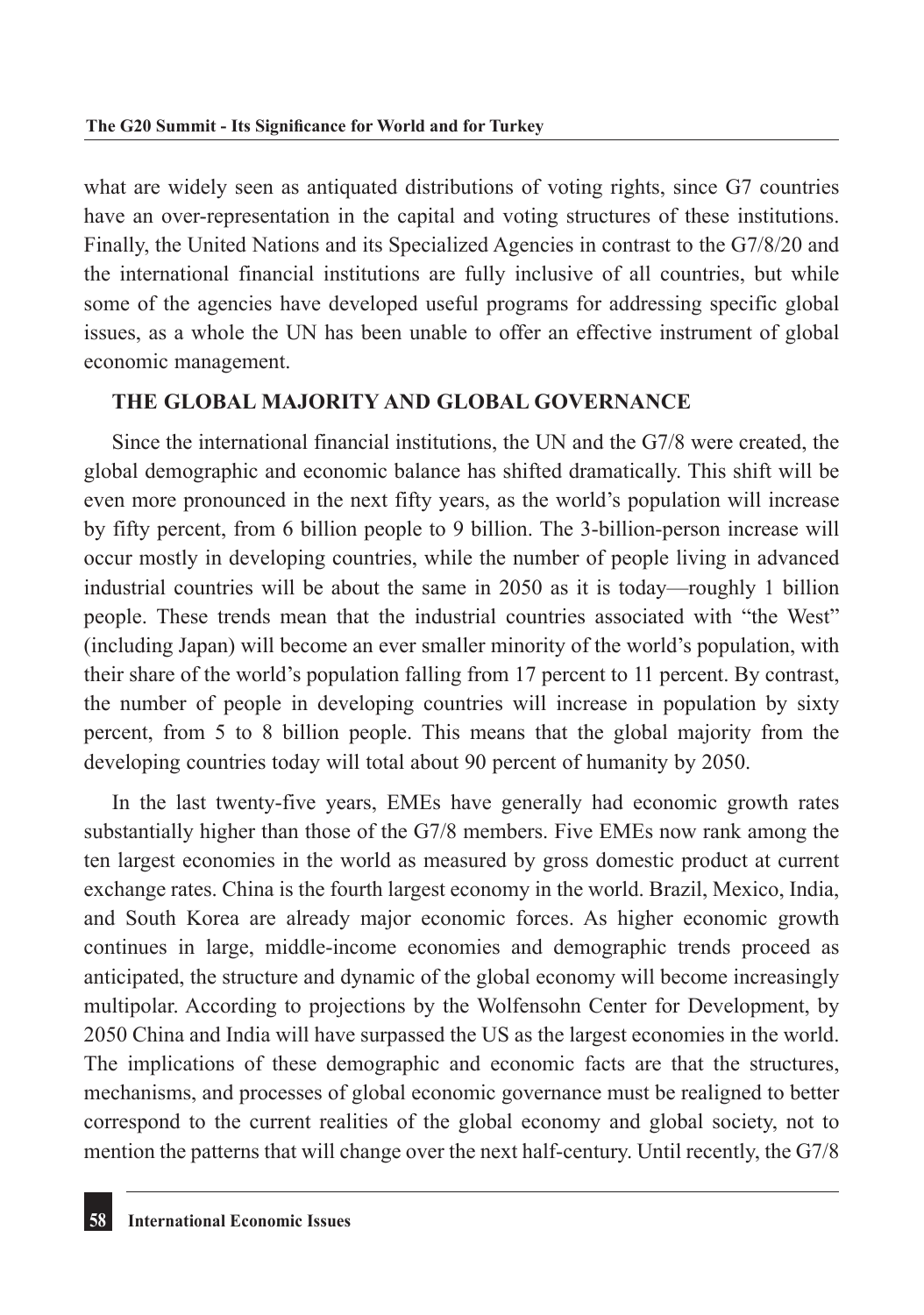economic summits of heads of state, along with semi-annual meetings of G7 finance ministers, have been the preeminent forums of the global governance system for the world economy. Yet these meetings shut out the great majority of the world's population and a significant share of the world's economic power.

#### **THE NEW GLOBAL AGENDA**

But it is not just a matter of population and economic weight. It is also a matter of how globalization has changed the way countries interact economically. Globalization is not merely the internationalization of trade and financial flows between national economies interacting at arm's length. Globalization, in fact, has fundamentally transformed the nature of international economic interaction. The world's economies now penetrate each other's internal domains because large, modern firms are no longer merely factories but global networks that function seamlessly across borders. Intraindustry and intra-firm trade have increased as a proportion of total trade. The integration of world financial markets has created what is essentially a single global capital market. Migration and the outsourcing of activities have transformed and linked labor markets globally. And modern transportation and communication linkages in effect have shrunk geographic distance. As a result of these factors, porous borders have changed the meaning of the boundaries that define nations. Not only have the channels for transmission of economic forces been transformed, but the relationship between different types of interactions has been changed. Trade, finance, economic growth, poverty reduction, environmental sustainability, social progress, and governance, which were once treated separately, are now inextricably linked to each other.

For example, the social and environmental dimensions of trade are now major issues for WTO negotiations. Concern by the United States and Russia that meeting emissions targets would dampen the rate of economic growth and cost too much to implement have limited support for the Kyoto Protocol. The current financial crisis has made clear that the failure of effective financial management in one country, superimposed on long-standing fundamental global financial imbalances can quickly spread economic disaster throughout the world. It demonstrated that financial and economic instability is not merely a problem for EMEs and developing countries. The current crisis originated in the industrial world with potentially devastating impacts on the rest of the world. It has also made clear that the only way to provide an effective policy response is for the major economies to work together in stemming the deflationary spiral now facing the world and preventing beggar-thy-neighbor trade and currency wars.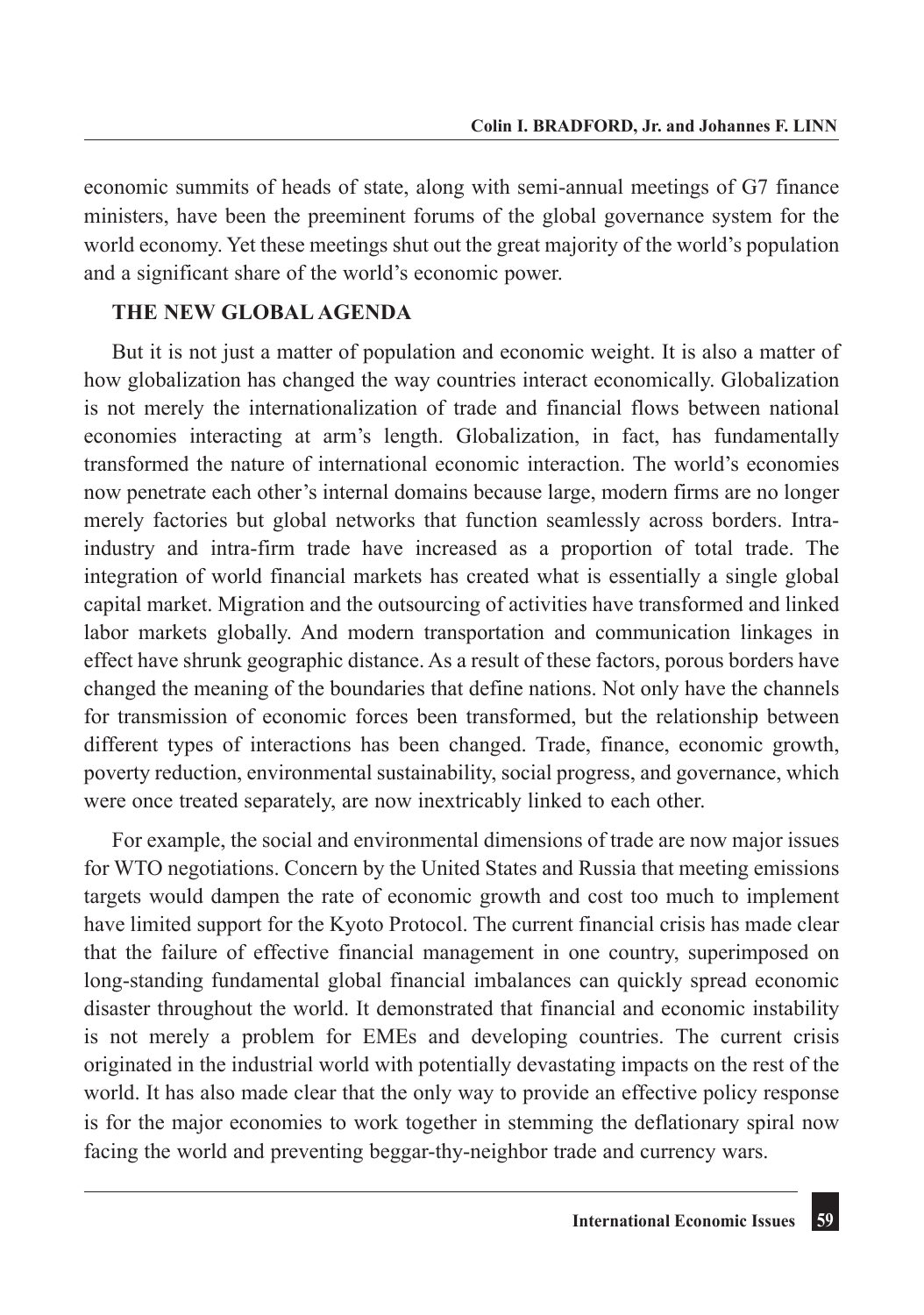These transformations in the nature of international economic interactions put new demands on the mechanisms, institutions, and policies of global economic governance. In particular, political and policy attention must be focused on the inter-face issues between finance, trade, development, and poverty reduction as well as between economic, social, environmental, and governance issues. This translates into a need to focus on the interrelationship between the principal international institutions dealing with each in these various "domains" and on the complementarities, synergies, and interactions among them.

Therefore, in today's globalized world, a simple call for a clearer division of labor between the global institutions is no longer sufficient, since each traditional domain of responsibility of a particular international organization now overlaps and is intertwined with the domains of many other international institutions. Nor are bureaucratic competition and interagency coordination among the international institutions the most effective ways to address these overlaps. A high-level global political forum in which the leaders of a representative group of countries give serious attention to global strategic and systemic issues that cut across the traditional roles and mandates of international institutions and provide broad guidance to them is essential. The G7/8 summit is not up to this task. A broader summit forum had to be found, especially in the time of crisis, and the G20 forum offered itself as a pragmatic option for this purpose.

#### **MULTIPOLAR ECONOMY, MULTICULTURAL WORLD**

A final reason for a more broad-based global governance structure is that demographic and economic growth and globalization are associated with global cultural shifts. While many of the trappings of Western consumer culture have influenced the rest of the world, it would be parochial for the West to think that Western formulations of progress and modernity are universally held. There is in fact an increasing global presence of cultural expression from the non-Western world—Africa, Arab-Islam, Asia, and Latin America. The world is becoming increasingly and overtly multicultural, as it becomes increasingly multipolar, economically.

Different cultures—with their distinctive perspectives on nature and the environment, community and individualism, and cooperation and competition—can have sharply different views on policy issues and on such basic questions as the role of the state. The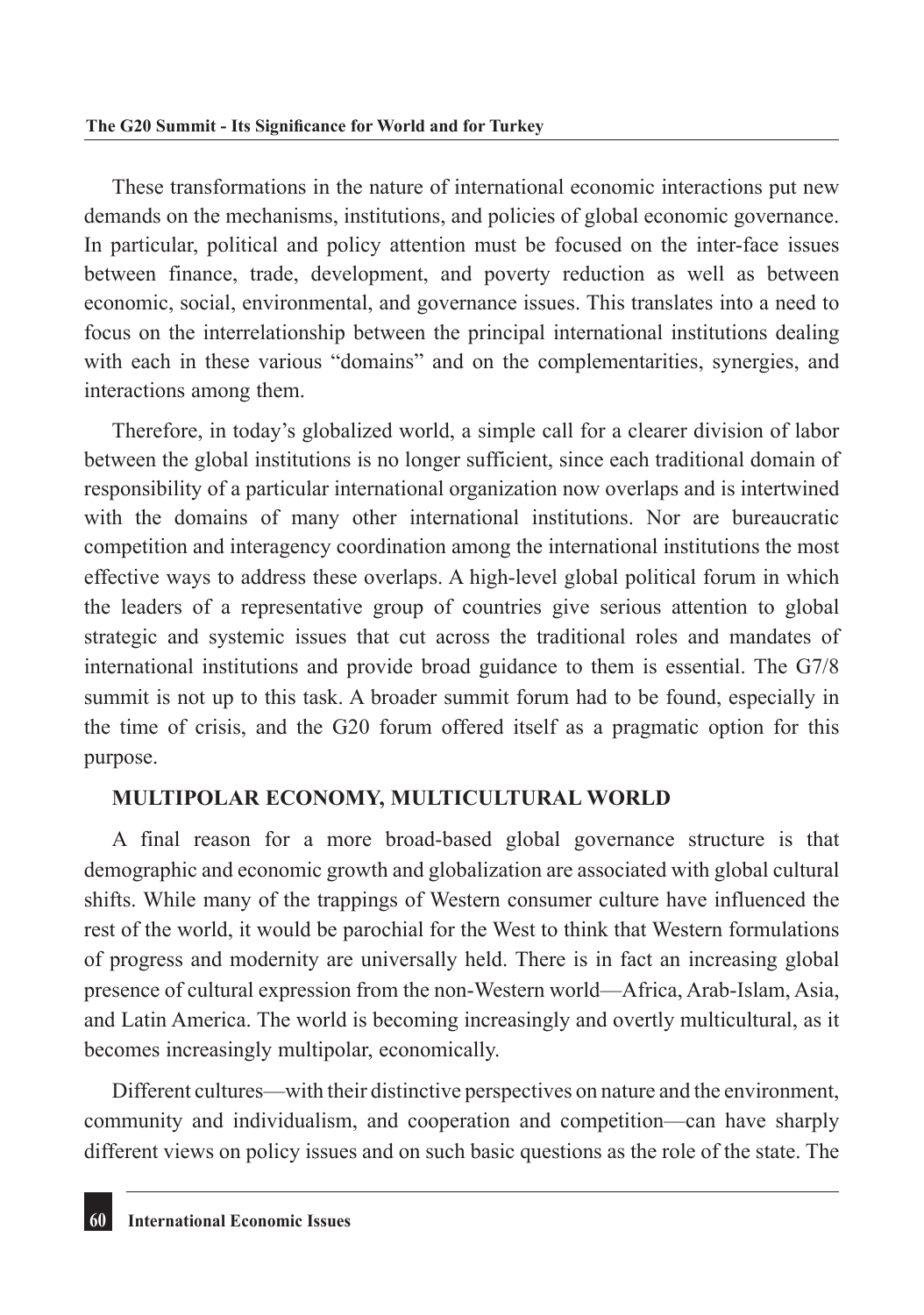broad goals and instruments of international economic, social, and environmental policies are determined in part by the perceptions of what represents progress and modernization. Distinctive visions of modernism and progress can help shape the future. Global governance mechanisms need to be vehicles for voicing and hearing those perspectives rather than excluding them.

#### **AN OPPORTUNITY FOR THE G-20**

For all the reasons we have outlined above, there has been a fundamental asymmetry between today's global reality and the existing mechanisms of global governance, with the G7/8—an exclusive club of industrialized countries that primarily represents Western culture—the prime expression of this anachronism.

In contrast to the G7/8, the G20 is a diverse group of nations, with four Asian countries (China, India, Indonesia, and Korea), three Islamic countries (Indonesia, Saudi

Arabia, and Turkey), three Latin American countries (Argentina, Brazil, and Mexico), and a leading country from Africa (South Africa). It includes those economies which are sufficiently large to influence global outcomes. Elevating the G20 meeting to annual heads-of-state summits to replace the G7/8 annual summits would be the logical next step in the evolution of global economic governance. In fact, this would formalize recent efforts to make the G8 meetings more inclusive by having invited the heads of the principal international institutions and the heads of state of certain developing countries to some of the meetings.

The focus of the new G20 forum would be on global economic governance broadly construed to include trade, finance, health, environment, education, human security, poverty reduction, and conflict resolution, thereby extending beyond the realm of ministers of finance. The summits would also allow for face-to-face interactions among the heads of state, but would be geared toward decision making, rather than mere exchanges of views and pleasantries as is now often the case in the G7/8. The G20 would provide guidance to the panoply of international organizations working on these issues, creating linkages between issues and institutions, facilitating coordination and a division of labor, creating more vision and strategic direction, and helping to settle conflicts (such as those on trade, which led to the recent breakdown in the WTO's Cancun meeting).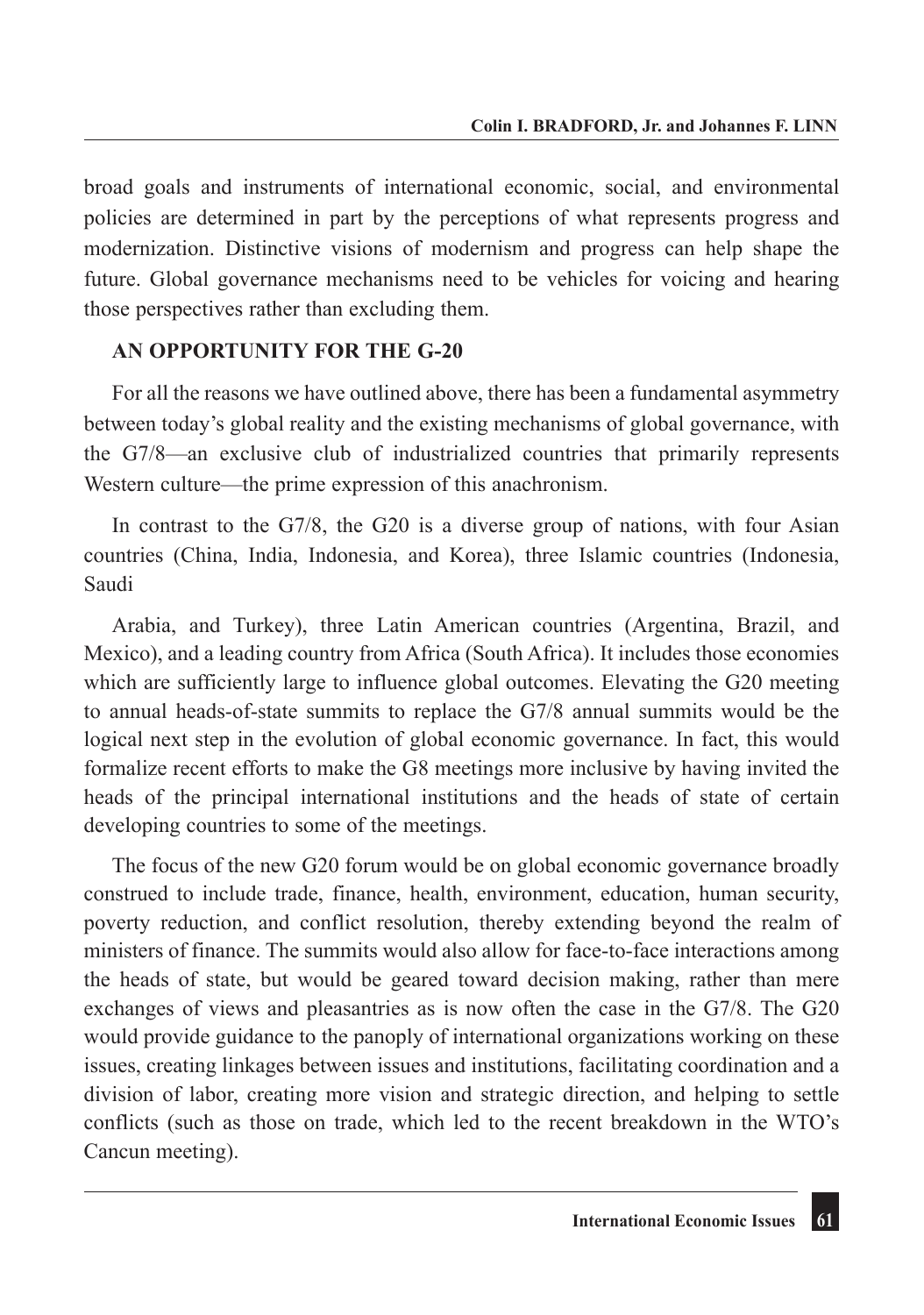G20 meetings at the ministerial level could continue to meet twice a year, and ministers with different portfolios could rotate in, depending on the pressing issues of the moment. These semi-annual ministerial level meetings could prepare the agenda for the annual

G20 heads of state meeting. This sequence would build on the experience and the success of the G20 since it was founded in 1999 and would provide new energy, a more representative structure, and greater legitimacy to global governance at the highest political level.

### **AN OPPORTUNITY FOR ALL**

With a G20 summit, developing country members, and with them the developing world at large, will gain a real voice and a sense of inclusion in global decision-making rather than the current token representation that many resent. For the G7/8 countries, the apparent loss in exclusivity should be more than offset by the increased relevance and effectiveness of their efforts to address issues of great global and national significance. For the world at large, the new G20 will mean a real and positive change from the increasingly stale and ineffective G-7/8 summits.

For the United States and Europe, elevating the G20 to the heads-of-state level is both an opportunity and a challenge. It gives leaders of the traditional West a chance to reach out to the non-Western world, to recognize and respect the input of other nations, to strengthen multilateral cooperation, and to commit to finding common ground for international action. But it presents a special challenge for the United States because it will require a shift in leadership style. Even more so than in the G7/8 meetings, rather than presuming to lead by virtue of its relative weight and power, the United States would need to lead using an interactive exchange of views and consensus building, incorporating the ideas of others, compromising to be inclusive, and responding positively to differences of views rather than presuming the American way is best. Without the support of the United States, the G20 summit will not survive. With U.S. support, it has a real chance of succeeding. Support by the United States for the G20 will represent a major salutary shift in U.S. foreign policy from Atlanticism to globalism, from unilateralism to multilateralism, and from leadership by power to leadership by

persuasion and inclusion. It is fortunate that President-elect Barak Obama is taking over the helm of the United States at this critical time, since his message of inclusion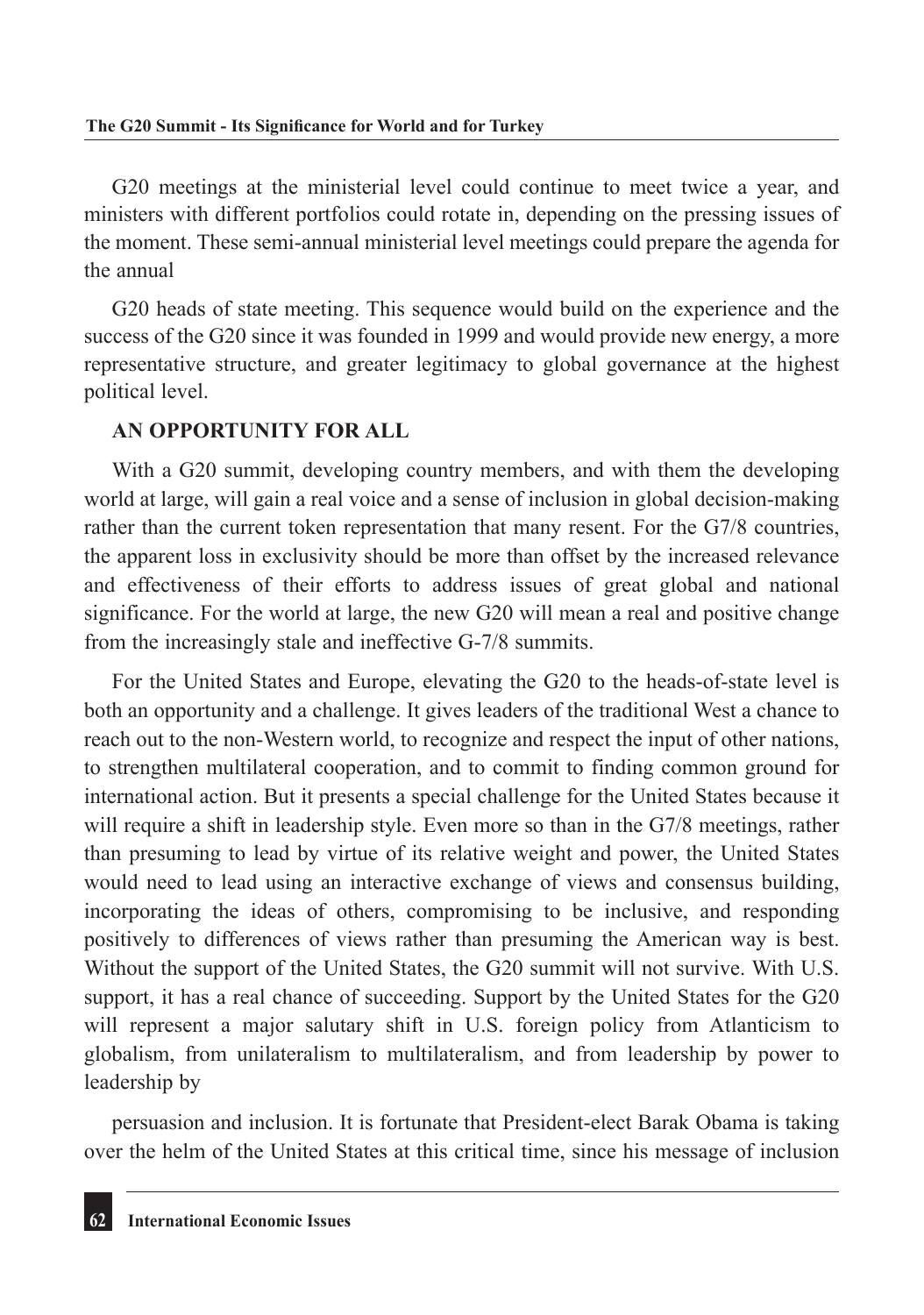at home and abroad is ideally suited for making a successful transition in the U.S. approach towards global governance.

#### **AN OPPORTUNITY FOR TURKEY**

Elevation of the G20 to summit level represents Turkey with major strategic opportunity. Turkey is a "middle power" in more than one sense: It straddles the European and Asian continents geographically, economically and culturally, it is Islamic with a secular and Western orientation, it is middle income and middle size. The challenge for Turkey is to develop multi-vector approaches to manage its international relations that help it achieve the kind of international influence, recognition and representation of its national interests that it needs for long-term development, stability and security.

In the last sixty years Turkey has relied on a variety of steady alliances to create optimal conditions for its national development. This has included a close partnership with the United States and membership in NATO. More recently it has meant a determined effort to join the EU, even though the prospects for Turkey's early accession are dim at best. Turkey has also played a constructive role in the international institutions, including in the UN, the international financial institutions and in regional associations. In the last few years, especially as its reliance on the traditional partnership with the U.S. declined and as EU accession appeared increasingly difficult, Turkey has tended to broaden its engagement with other partners in its wider neighborhood, including Russia, Central Asia, and the Arabic world.

For the next decade at least, the G20 at summit level offers Turkey an excellent opportunity for enhancing its international standing. Here it is recognized as a player of global significance. It can constructively take on a leading role in areas of special interest to it, such a energy security, Middle-East peace, global financial stability and reform of the international financial institution. In these and other areas of its national interest it can join coalitions with like-minded members of the G20 in the search for broad agreements, compromise solutions and coordinated responses to pressing global issues.

The multi-vector approach suggested here seems to respond well to Turkey's sense of itself and its struggle to define a place in the world consistent with the complexity of its identity. In his book *Istanbul: Memories and the City* Orhan Pamuk portrays Turkey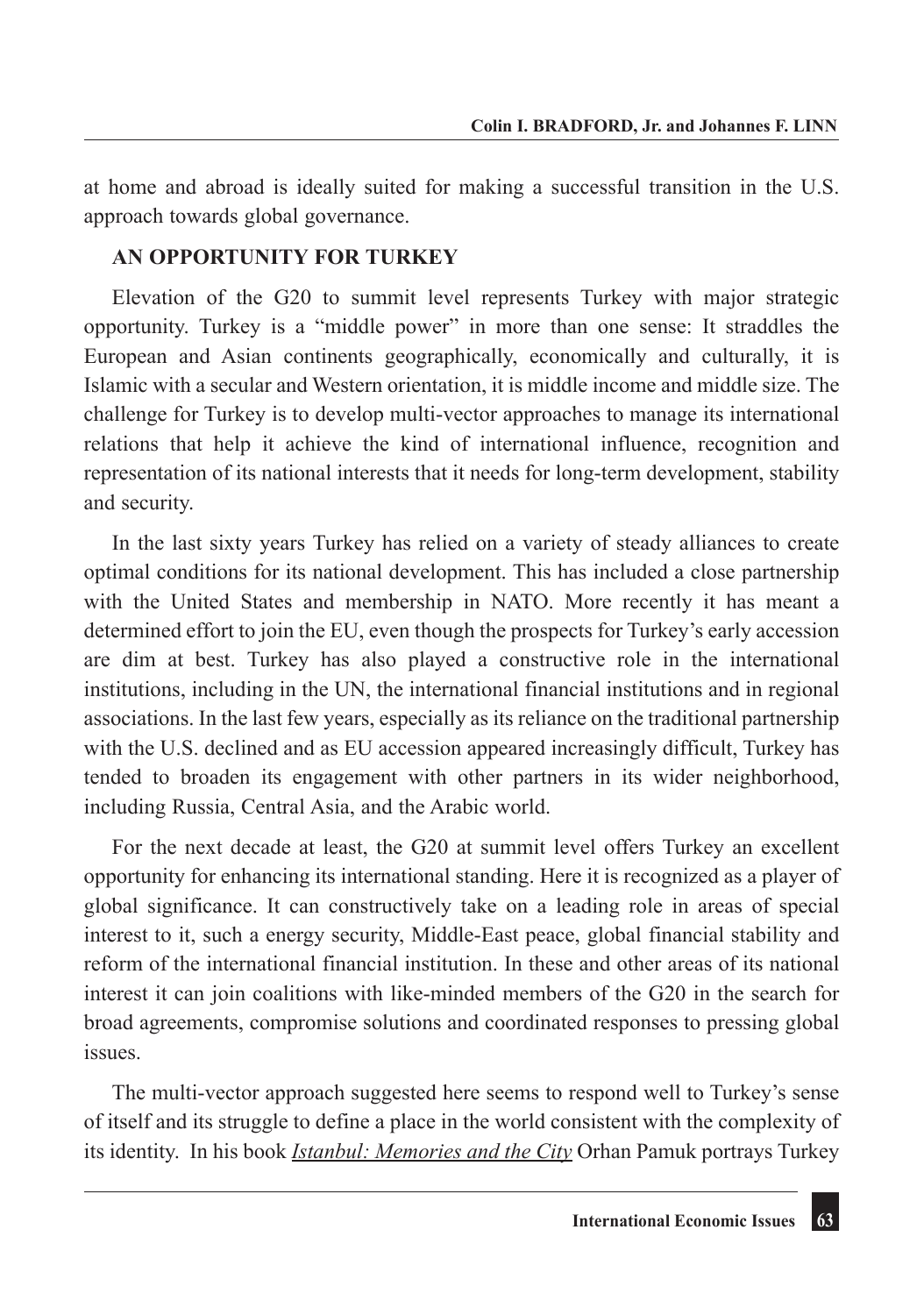as facing the dilemmas of self-consciousness wherein identity and authenticity "waver back and forth" between seeing itself from the outside and from the inside, between being western and being fiercely caught up in a uniquely Turkish form of melancholy (huzun) and between seeing Turkish culture as being simultaneously a glorious and a defeated civilization.<sup>1</sup> The complexity of the meaning of being Turkish is, according to Pamuk, one defined by the contradictions of poverty and modernity, success and defeat, and isolation and connectedness in Turkeys efforts at modernization and in its relations with the rest of the world. It is this complexity and ambiguity in Turkish identity which is driving the current dilemmas in defining Turkey's international thrust as to whether to align itself with Europe, the West or the world.

Turkish diplomat, Burak Akcapar, who spent several years in Washington and participated in some of the seminars on the G20 that we organized between 2004 and 2008, has written a splendid book on Turkey's New European Era: Foreign Policy on the Road to EU Membership.<sup>2</sup> Akcapar makes an elegant case for the what he sees as a mutual project, which he calls adroitly "the sublime project", for Turkey to join the EU and for the EU to encourage the accession of Turkey. It is an idea full of mutual promise. But it is also an idea fraught with difficulties and obstacles, is probably not one to stake Turkey's entire future upon, though it certainly merits persevering in achieving it, on both sides. Adding to this challenge, Sinan Ulgen, a former Turkish diplomat now in Istanbul, raises the economic dilemmas facing Turkey in relation to what he calls Turkey's "two anchors", the IMF and the EU, in a recent article in the Financial Times.<sup>3</sup> Ulgen points out that despite Turkey's outstanding reform effort in recent years and its excellent performance under IMF lending programs, it faces again the ambiguity of success and failure, with public unrest and doubt about Turkey's future reform and international thrust, which are linked together.

In this complex situation, it would seem that the G20 provides a strategic opportunity for Turkey to play a crucial role in global governance reform by throwing its weight behind the G20 as the new apex global steering committee that should supersede the Euro-centric G7/8 and the trans-Atlantic centered IMF. For Turkey, the G20 represents an authentic global grouping of countries, cultures and peoples that is more representative of the global entanglements and relationships which Turkey already has with Asia as well as Europe, developing countries as well as advanced industrial countries, the Mediterranean, the Middle East and Central Asia, the "multitude of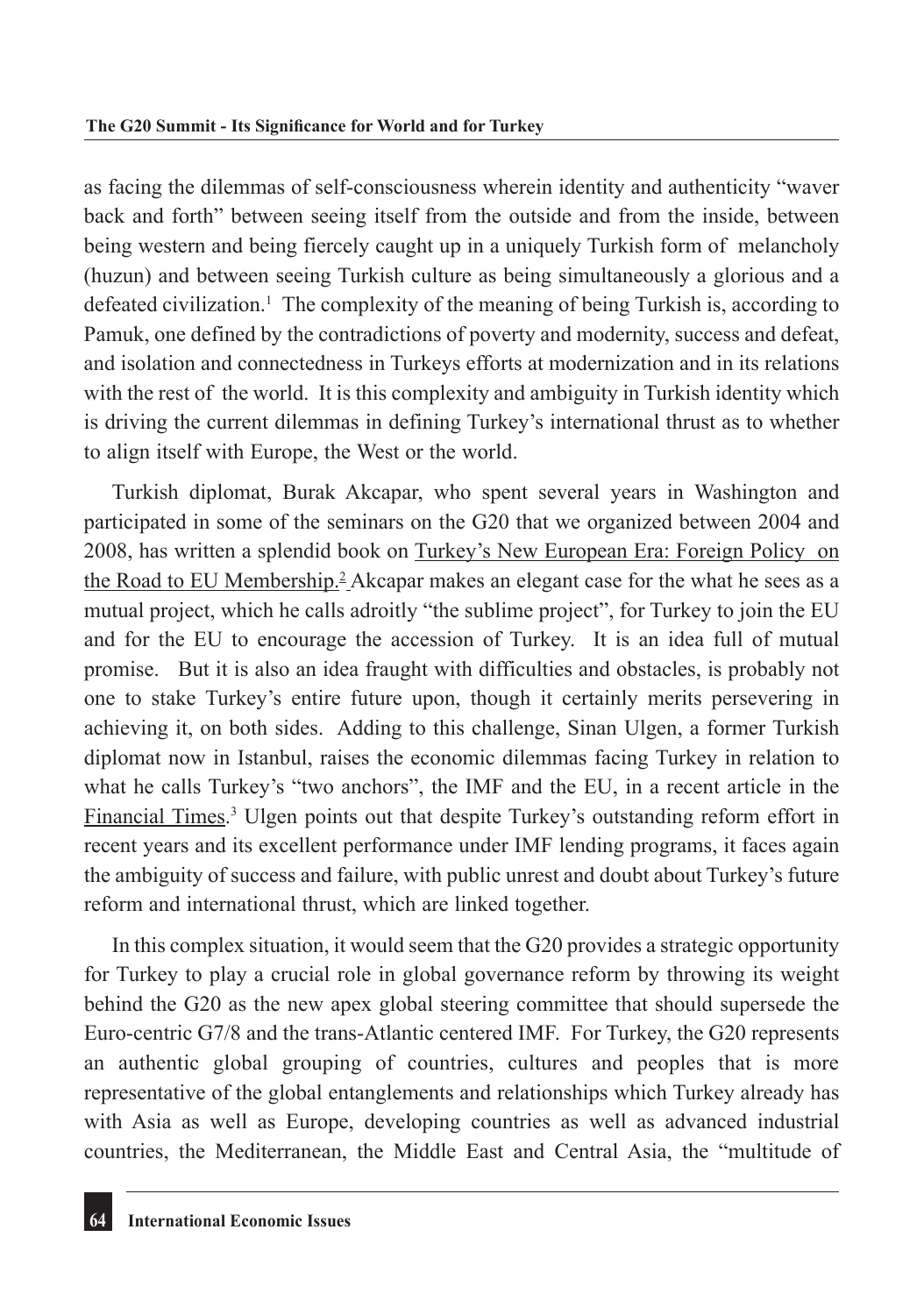critical geographies surrounding Turkey, as Akcapar puts it. In some ways, it is a more appropriate vehicle for the realization of Turkey's interests and its global role in the world than either the EU or the Bretton Woods institutions, even though there is no reason to renege on either since they are complementary, rather than competitive institutions.

For the G20 to work, it needs leadership from the ten non-Western emerging market economies that are already members of it, not just the industrial countries. Turkey would find that former G20 chairs, Australia (2006), South Africa (2007), and Brazil (2008) are also strong advocates and leaders in the G20, and that China and India are increasingly interested in the degree to which the G20 can become a new vehicle for globalizing global governance from a Western dominated set of mechanisms and institutions to a more balanced and integrated governance architecture. The global financial crisis has created a reform moment, which Turkey could capitalize upon to resolve some of its own dilemmas in dealing with the EU and the IMF and to establish itself not only as a member of the new global steering group (which it already is) but as a leader of it and of the effort to transform world leadership into a more representative, legitimate and effective grouping. Because Turkey represents the embodiment of diverse cultural complexity which mirrors the emerging global cultural matrix and because Turkey is at the cross-roads of a "multitude of critical geographies", it can play a unique and persuasive role in representing the aspirations of the non-western world to play responsible roles in what has been until now a predominantly western approach to addressing critical global challenges. Without the leadership of Turkey and other key emerging market members of the G20, the G20 itself may just be an episode in the resolution of the current financial crisis rather than becoming the transformative mechanism for global leadership in a new era of international cooperation which the world sorely needs at this juncture.

#### **THE WAY FORWARD FOR THE G20**

The first G20 summit, which was convened in Washington, DC, on November 15, 2008 represented a potentially major step forward in the process of establishing a, more representative, effective and hence legitimate global governance system. By recognizing that the main EMEs, including Turkey, had to be brought to the table for an effective discussion of the global financial and economic crisis and specifically by building on the successful track record of the G20 of finance ministers, this summit broke the ice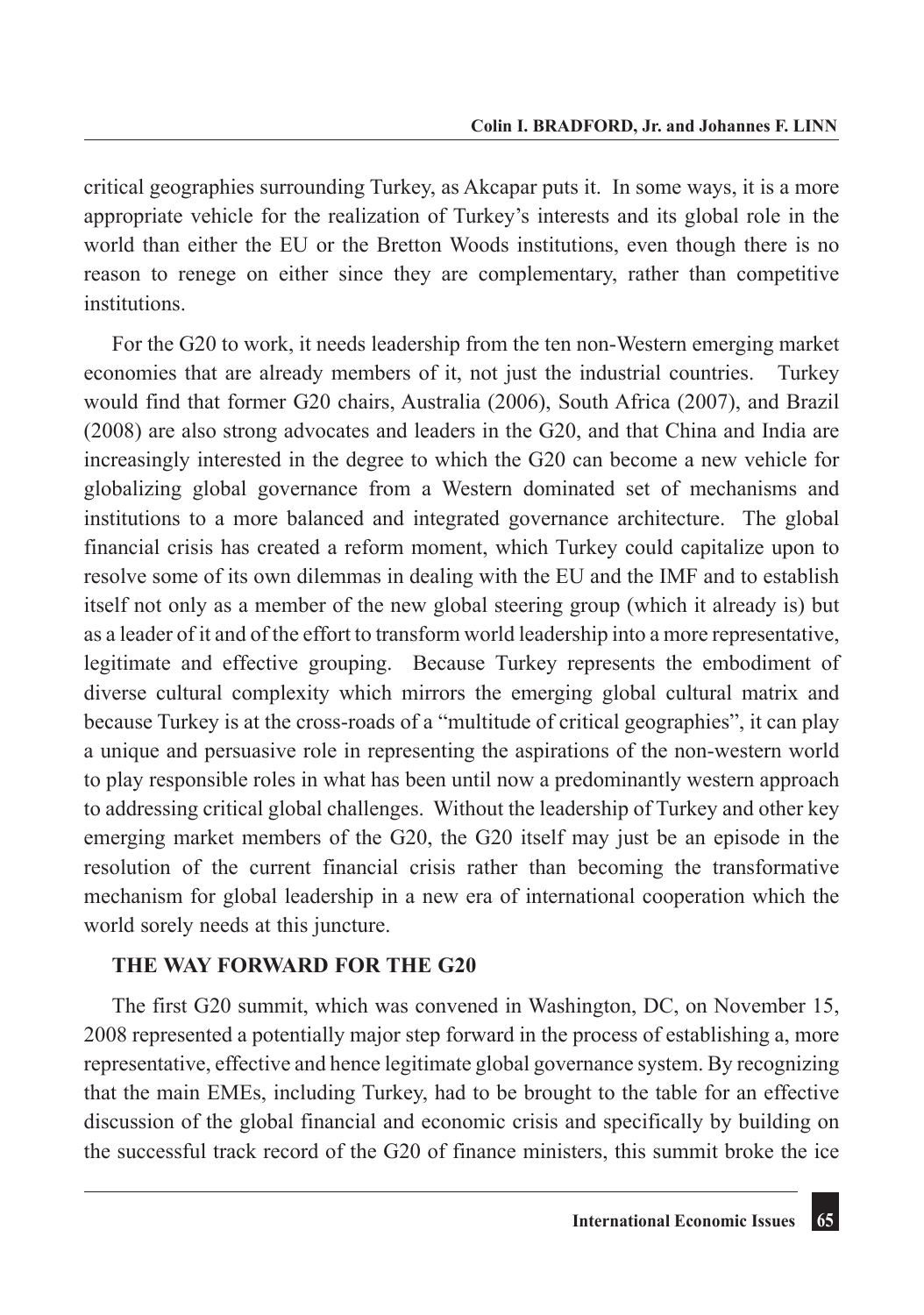for a continued key role of the G20 summit in future. However, for this potential to be realized some important steps have to be taken.

First, it is essential that there be an agreement to carry forward with the G20 summit process, rather than return to the G7/8 format, with its recent "outreach" features, which brought in selected EMEs, but clearly as second-class members.

Second, it is important that there not be a divisive and distracting debate about the membership of the G20, i.e., about who is "in" and who is "out". Instead the focus clearly has to be on the substantive challenges which world leaders now face. This means that membership will be simply that of the pre-existing G20 with leaders replacing finance ministers at the summits.4 To ensure an open and effective discussion among the leaders, no additional members of their country teams should be at the table $<sup>5</sup>$ </sup>

Third, while the initial G20 summits in 2008 and 2009 will likely and appropriately be principally preoccupied with the global financial and economic crisis, the agenda of future summits should include other pressing global issues, including global warming and energy security, global poverty and health, terrorism and security, and so forth. It is especially urgent that G20 governments address global climate change and try to hammer out elements of a framework by the summer for further discussion involving other countries in the run-up to the UNFCC meeting in Copenhagen at the end of 2009.

Fourth, future G20 summits as a matter of special priority should push the reform of global institutions. The November 2008 summit already committed itself to a process of reform of the International Fund and the World Bank. This needs to be pursued urgently. In addition, reform of the UN and of other global institutions, including the global aid architecture, should be on the G20 agenda. The overall system of international institutions needs to be reformed, and no reform of any individual international institution without consideration where it fits into the overall system will suffice.

Fifth, the G20 of finance ministers will have an important role to play in preparing the next summits while the international financial and economic crisis remains to be addressed. However, as the attention of the G20 summit shifts to other global issues, it will be important that the preparatory work is done in other ministerial fora. At the same time, while the G8 summit and the G7 of finance ministers is likely to continue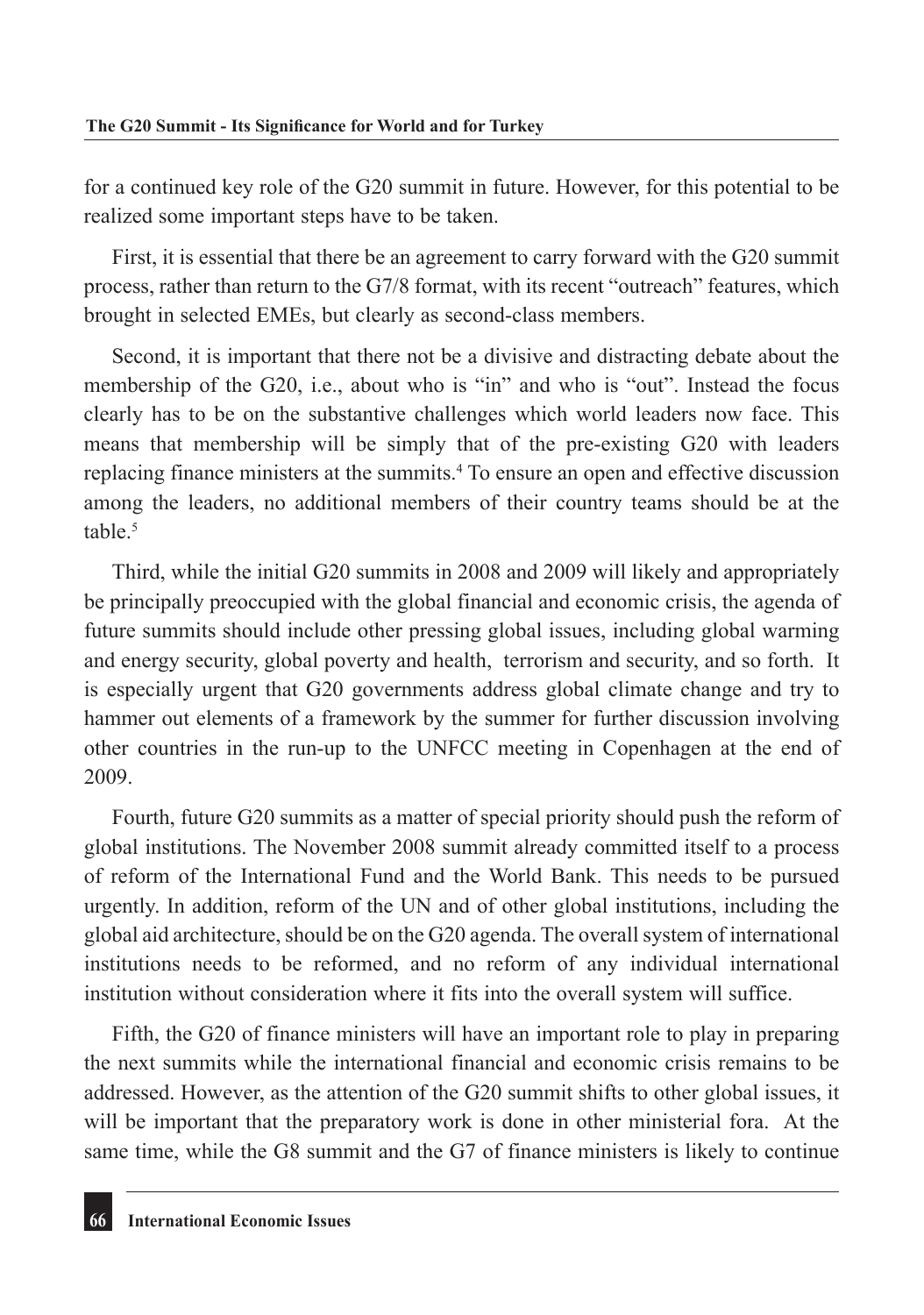to meet, it is important that they do not preempt the leading role of the G20. For some specific issues, the members of the G7 may well find it in their interest to form a coalition or caucus with each other, while for other issues coalitions of shared national interests will likely involve both some G7 and some non-G7 members. Crisscrossing, overlapping and flexible alignments would be expected to evolve as the G20 moves forward to embrace other issues and challenges.

Finally, the management of the G20 process will have to be adapted to the exigencies of an ambitious agenda and a large and varied membership. This will likely require a secretariat that provides logistical and technical support for the ministerial meetings and for the summits to insure better implementation and follow-through on summit decisions. Given the broad range of issues eventually to be covered by the G20 one possibility is to form a small joint secretariat consisting of experts from operating agencies such as the IMF, World Bank, United Nations and World Trade Organization. The OECD could also be brought in given its analytical capacity and for its experience in peer-review and official consultation. However, the secretariat should be kept small and should not replace the role of the troika of national leadership and of deputies (sherpas) but rather support it. The key is that it must not undermine the leading role of countries.

#### **CONCLUSION**

In our view Turkey has a vital national interest in making the G20 a success. Turkey is uniquely well placed as a country spanning traditional North-South, East-West and cultural divides to play a discrete leadership role. This means that Turkey needs to be actively engaged all the aspects of the G20 summit process. It needs to use its diplomatic influence and its representation in all relevant international bodies to support the continuation and strengthening of the G20 summit as a key element of the global governance system. It needs to ensure that any debate about membership does not deflect from the critical substantive issues. While Turkey has of course a keen interest in seeing

the current global financial crisis effectively addressed, it should also look towards other important global issues, including climate change and reform of the other global institutions, to be included soon in the G20 summit agenda. Finally, Turkey should actively encourage the exploration of an effective summit management process, including the development of a lean, but effective secretariat. Active engagement in the